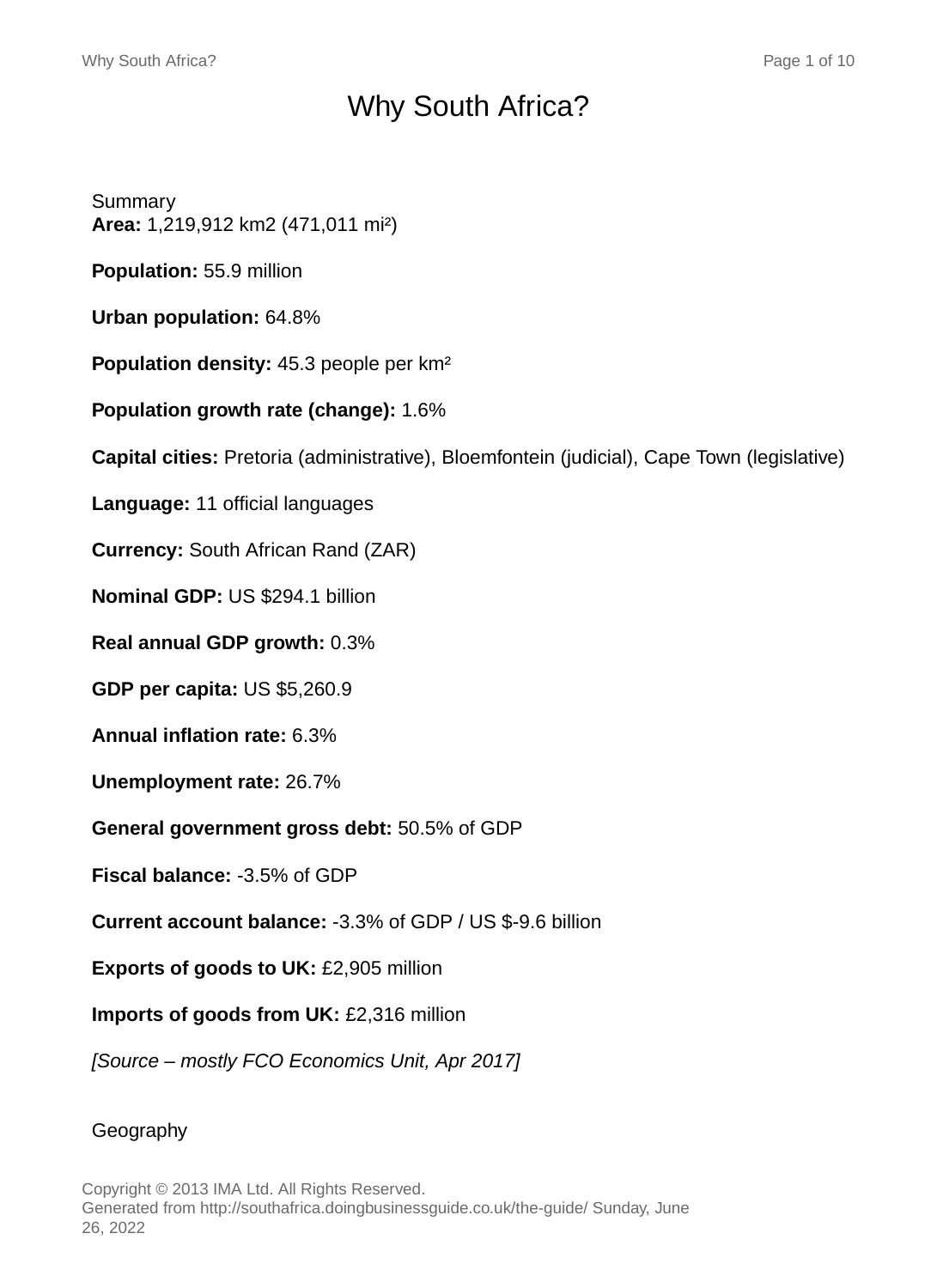Lying between latitudes 22° and 35°S, and longitudes 16° and 33°E, South Africa is the southernmost country in the continent of Africa, bordered in the south by 2,800 kilometres of coastline with the South Atlantic and Indian Oceans. To the north are the countries of Namibia, Botswana, and Zimbabwe; and to the east and northeast Mozambique and Swaziland. The small kingdom of Lesotho is surrounded by South Africa.

Much of the interior of South Africa is a vast, relatively flat plateau, surrounded by the Great Escarpment, the eastern and highest stretch of which is known as the Drakensberg, which includes Mafadi at 3,450 m (11,320 ft), the highest peak in South Africa. This sparsely-populated plateau is mostly dry scrubland (Great Karoo), increasingly drier towards the northwest along the Namib Desert.

North of Johannesburg the altitude drops and the well-watered and more highly-populated farmland of the Highveld becomes the lower-lying Bushveld, an area of mixed dry forest and wildlife. To the east the hot and dry Lowveld – including the Kruger National Park in the provinces of Limpopo and Mpumalanga – stretches towards the Indian Ocean where temperatures are high and humid, and subtropical agriculture is common.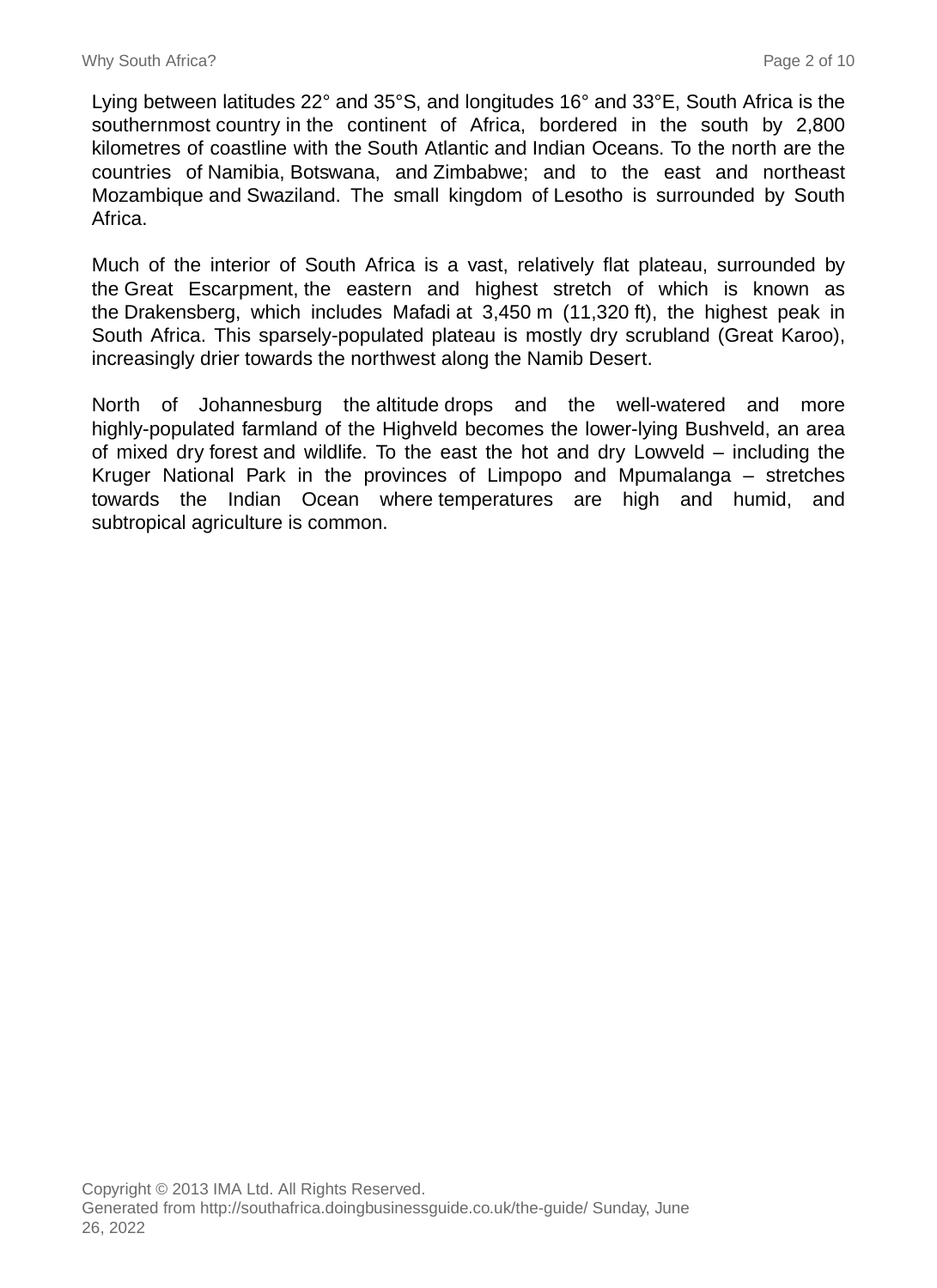

#### Government overview

#### **Political situation**

South Africa is a young, relatively stable democracy, dominated by one political party. Jacob Zuma became president in May 2009 following the ANC's victory at the polls securing 65.9% of the popular vote. He came to power with the support of the tripartite alliance consisting of the South African Communist Party (SACP), the Congress of South African Trade Unions (COSATU) and the ANC.

In 2012, he was re-elected to a second five-year term as President of the ANC, beating his only rival and deputy, Kgalema Motlanthe, by a wide margin. Cyril Ramaphosa (a prominent figure in the South African business community and politician, activist and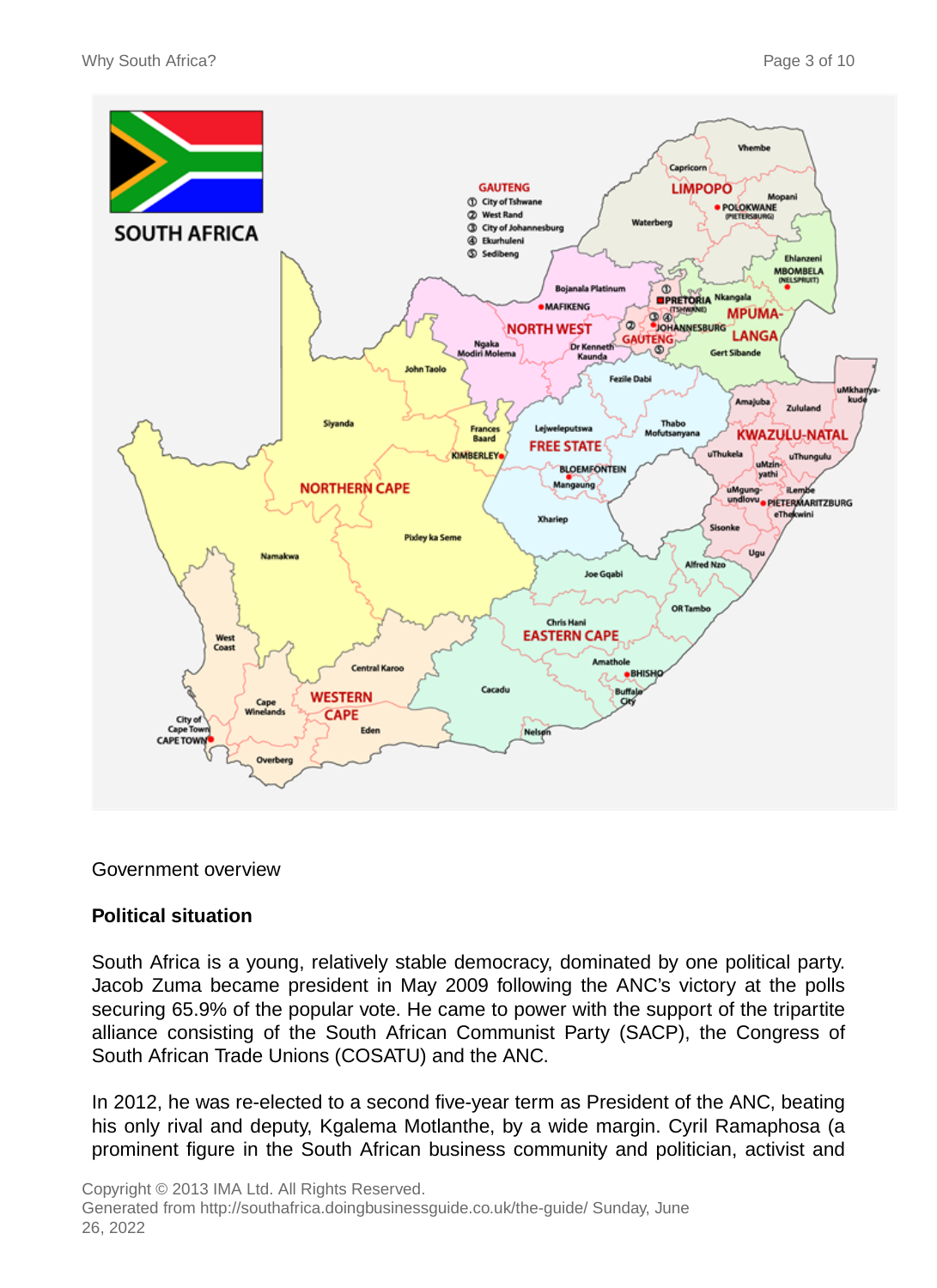trade union leader) was elected as Deputy President of the ANC, succeeding Motlanthe who had declined a second term after losing to Zuma.

The most recent general election was held in May 2014 to elect a new National Assembly and new provincial legislatures in each province. It was the fifth election held in South Africa under conditions of universal adult suffrage since the end of the apartheid era and also the first held since the death of Nelson Mandela.

#### [Source – FCO Overseas Business Risk/gov.uk, Aug 2017]

#### **Human rights**

Human rights in South Africa are protected under its 1996 constitution, which has been hailed as one of the most progressive in the world as it also guarantees economic, social and cultural rights. The country has a strong commitment to human rights and has statutory oversight bodies such as the South African Human Rights Commission which protects the rights guaranteed under the Constitution.

South Africa is signatory to various international human rights instruments including the Universal Declaration of Human Rights; African Charter on Human and Peoples' Rights; the International Covenant on Economic, Social and Cultural Rights; and the UN declaration on sexual orientation and gender identity.

Despite South Africa's strong constitutional protections for human rights and its relative success at providing basic services, the government continues to struggle to meet demands for economic and social rights. Issues such as unemployment, corruption, and threats to freedom of expression remain a concern for many citizens. Excessive force by police is a persistent problem as well as concerns about the treatment of migrants, refugees, and asylum seekers, and resultant xenophobia violence.

South Africa continues to play an important but inconsistent role in advancing the rights of lesbian, gay, bisexual and transgender people.

[Source – FCO Overseas Business Risk/gov.uk]

Economic overview

Although there are still issues of unemployment, poverty and inequality, South Africa is the most sophisticated and developed economy in Africa and has some high-class companies in finance, real estate and business services, manufacturing and wholesale and retail trade. South Africa is the 'gateway to Africa' for investors due to its comparative sophistication, ease of doing business, continental expertise and ability to act as a base for critical services (e.g. auditing) for doing business on the rest of the continent.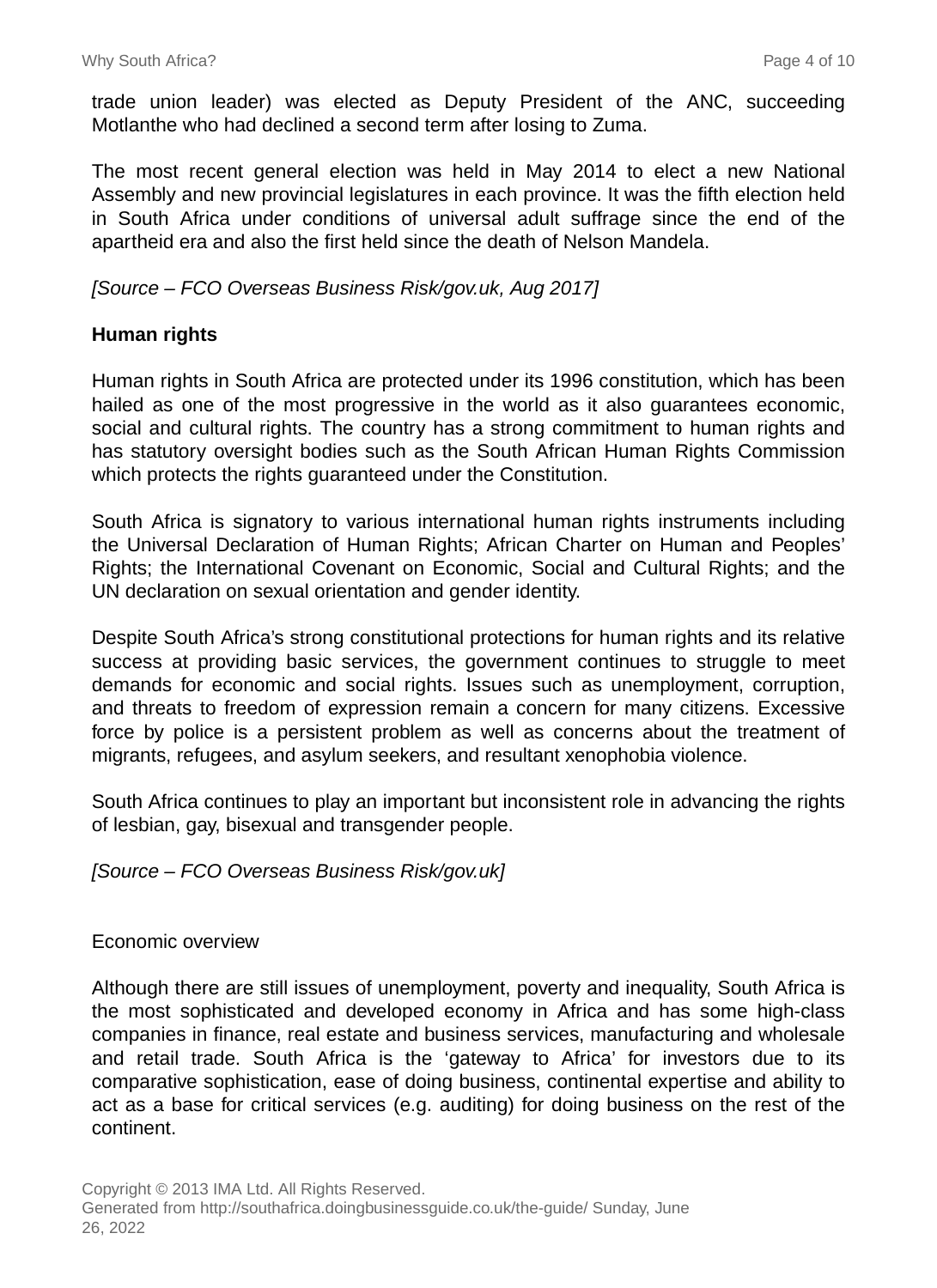Contact a Department for International Trade (DIT) South Africa export adviser at: https://www.contactus.trade.gov.uk/enquiry/topic for a free consultation if you are interested in exporting to South Africa.

Contact UK Export Finance (UKEF) about trade finance and insurance cover for UK companies, see: https://www.gov.uk/government/organisations/uk-export-finance. You can also check the current UKEF cover position for South Africa: https://www.gov.uk/guidance/country-cover-policy-and-indicators#south-africa.

### [Source – DIT/ UKEF/gov.uk]

#### **Key economic developments**

Unemployment remains an immense challenge with an official figure of 26.7% but the real figure is probably nearer 40%. Two-thirds of all those unemployed are below the age of 35. The National Treasury's forecasted growth rate falls short of the 6% rate analysts believe the country needs to tackle its stubbornly high unemployment levels.

The South African Government's multi-year capital expenditure programme (valued at £90 billion) is attempting to tackle infrastructure bottlenecks in energy, transport and water. It is hoped that the infrastructure programme will create short-term employment and also provide the infrastructure necessary for the economy to grow at a faster pace in the longer term.

#### **Business environment**

South Africa's business environment is challenging but still one of the best in the developing world. Problems include the skills deficit, poor labour relations, lack of electricity and corruption, but a well-developed transport infrastructure, sound macro conditions and robust financial and legal frameworks also exist.

South Africa's overall performance in the World Economic Forum's 2017-2018 Global Competitiveness Report Index decreased to 61st out of 137 (from 47th in 2016-2017), at a time of subdued GDP outlook, see: http://reports.weforum.org/global-competitiveness-index-2017-2018/countryeconomyprofiles/#economy=ZAF, and: http://www.doingbusiness.org/Rankings/south-africa.

The country has also improved in a range of other areas around starting a business, registering property, trading across borders, enforcing contracts and paying taxes.

There are still challenges for South Africa in attracting further investors, but these are not insurmountable, and many are already being addressed. As a developing country, South Africa will continue to face considerable socioeconomic challenges. However, the development of powerful interventions such as the National Development Plan and the New Growth Path provide a strong blueprint for tackling these issues.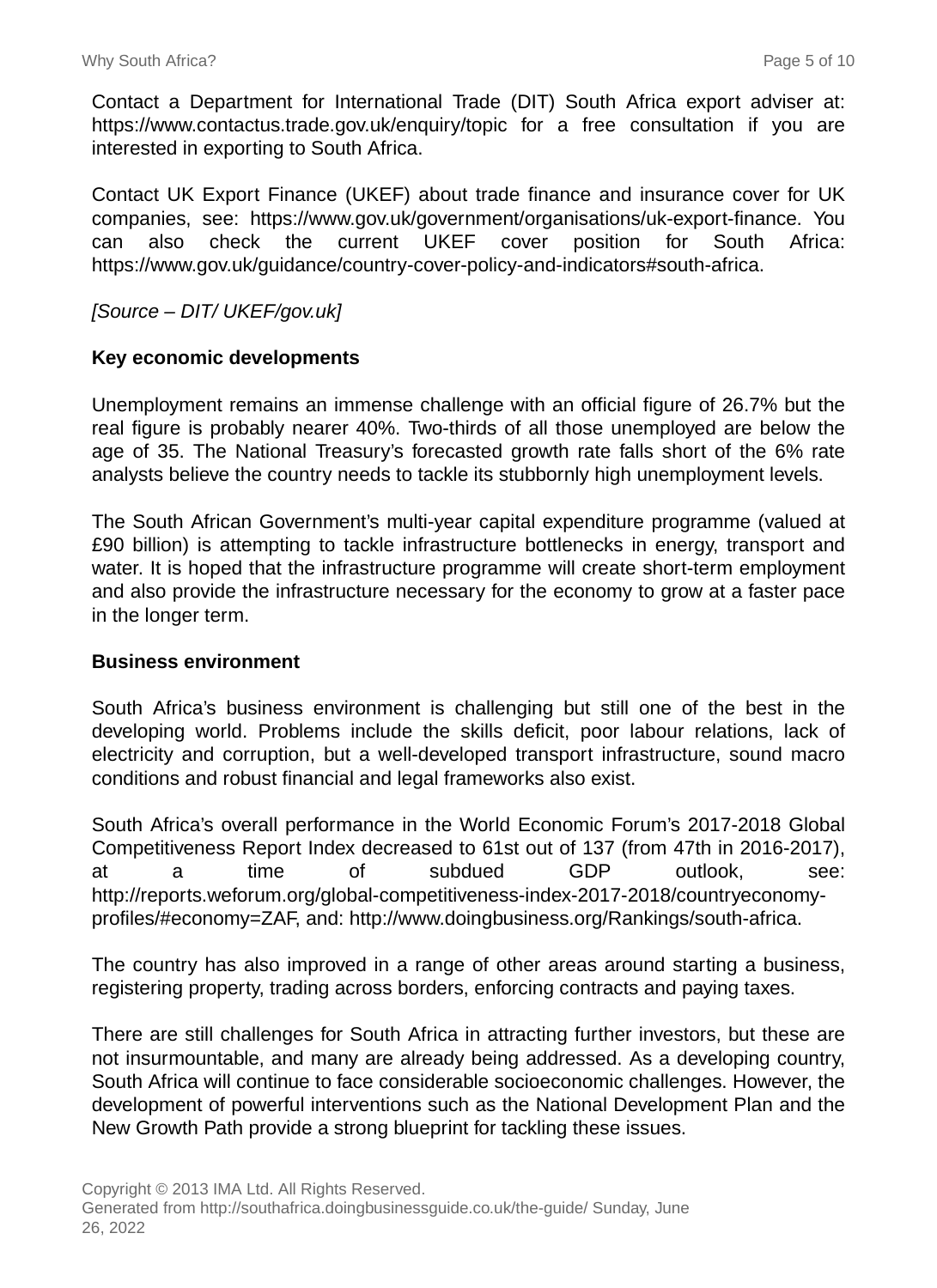The South African Government continues to focus on creating an enabling environment to facilitate investment, job creation and growth.

[Source – FCO Overseas Business Risk/gov.uk]

#### **Industries importing into South Africa**

The top ten industries importing into South Africa are:

- machinery including computers
- mineral fuels including oil
- electrical machinery, equipment
- vehicles
- plastics, plastic articles
- optical, technical, medical apparatus
- pharmaceuticals
- cereals
- other chemical goods
- organic chemicals

You can read more about what South Africa imports at World's Top Exports: http://www.worldstopexports.com/south-africas-top-10-imports/.

#### **Strengths of the South African market**

Strengths of the South African market include:

- large supply of natural resources
- well-established and modern infrastructure
- well-developed financial and legal services
- fast growing black middle class

# **UK and South Africa trade**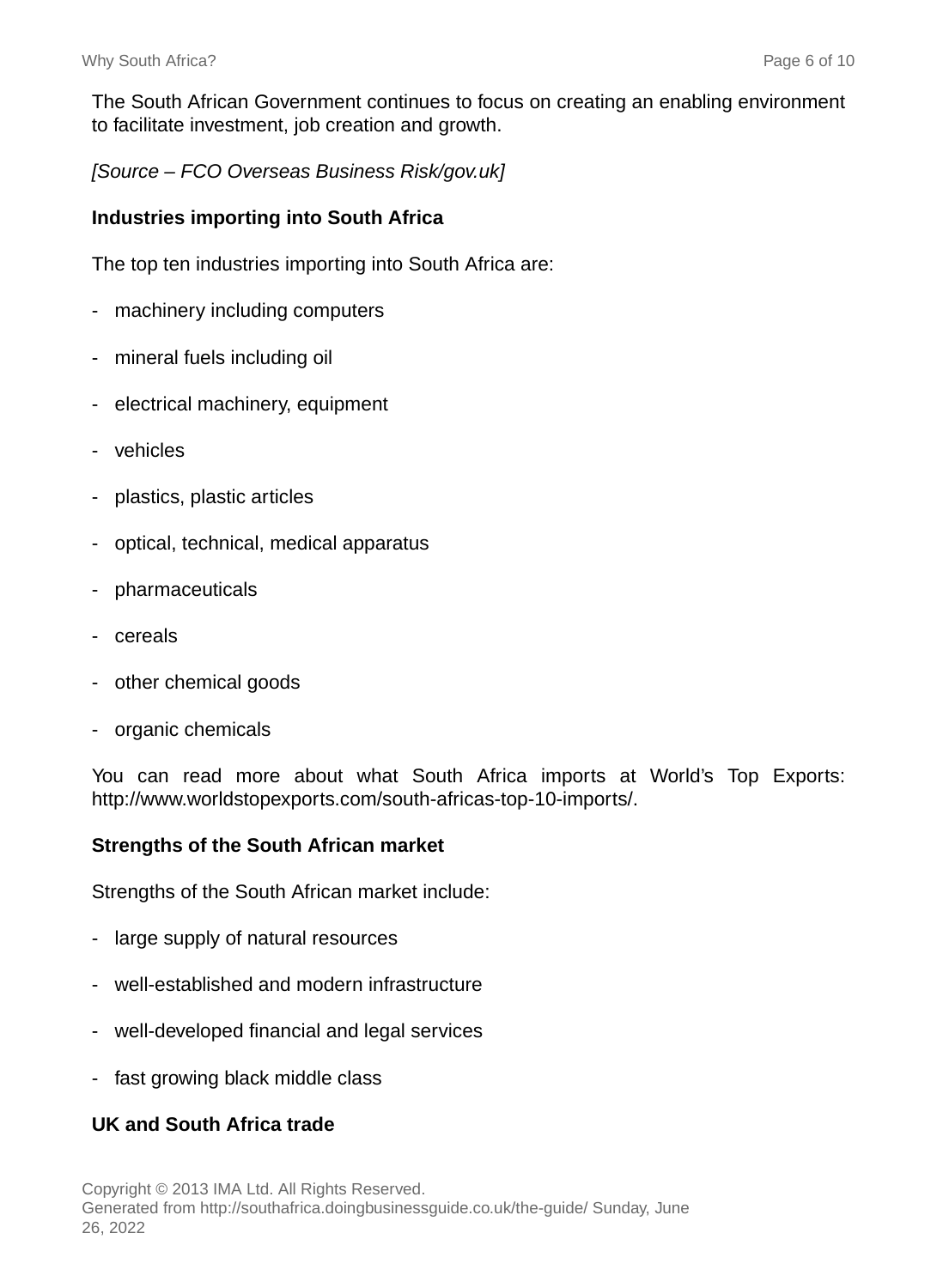The UK is a valued trading partner for South Africa, with annual bilateral trade worth just under £10 billion. The UK Department for International Trade (DIT) is focusing on high value and infrastructure opportunities, which are part of the South African Government's development plan.

Top UK exports to South Africa are:

- non-metallic mineral manufactures
- road vehicles
- beverages
- medicinal and pharmaceutical products
- petroleum and petroleum products

There are many UK investors in South Africa, including well-known companies such as Barclays, BAE Systems, BP, British Airways, Shell, Unilever, Virgin and Vodafone.

#### **Growth potential**

South African capital markets are top rated in the world, making it easy to raise financing. South Africa has a strong services sector. The government has set up an infrastructure upgrade programme to reduce infrastructure problems in energy, transport and water. The programme should help create short term employment and help enable the economy to grow in the longer term.

The top sectors include:

- finance
- real estate and business services
- general government services
- wholesale
- retail
- catering and accommodation
- manufacturing

#### South Africa in world business rankings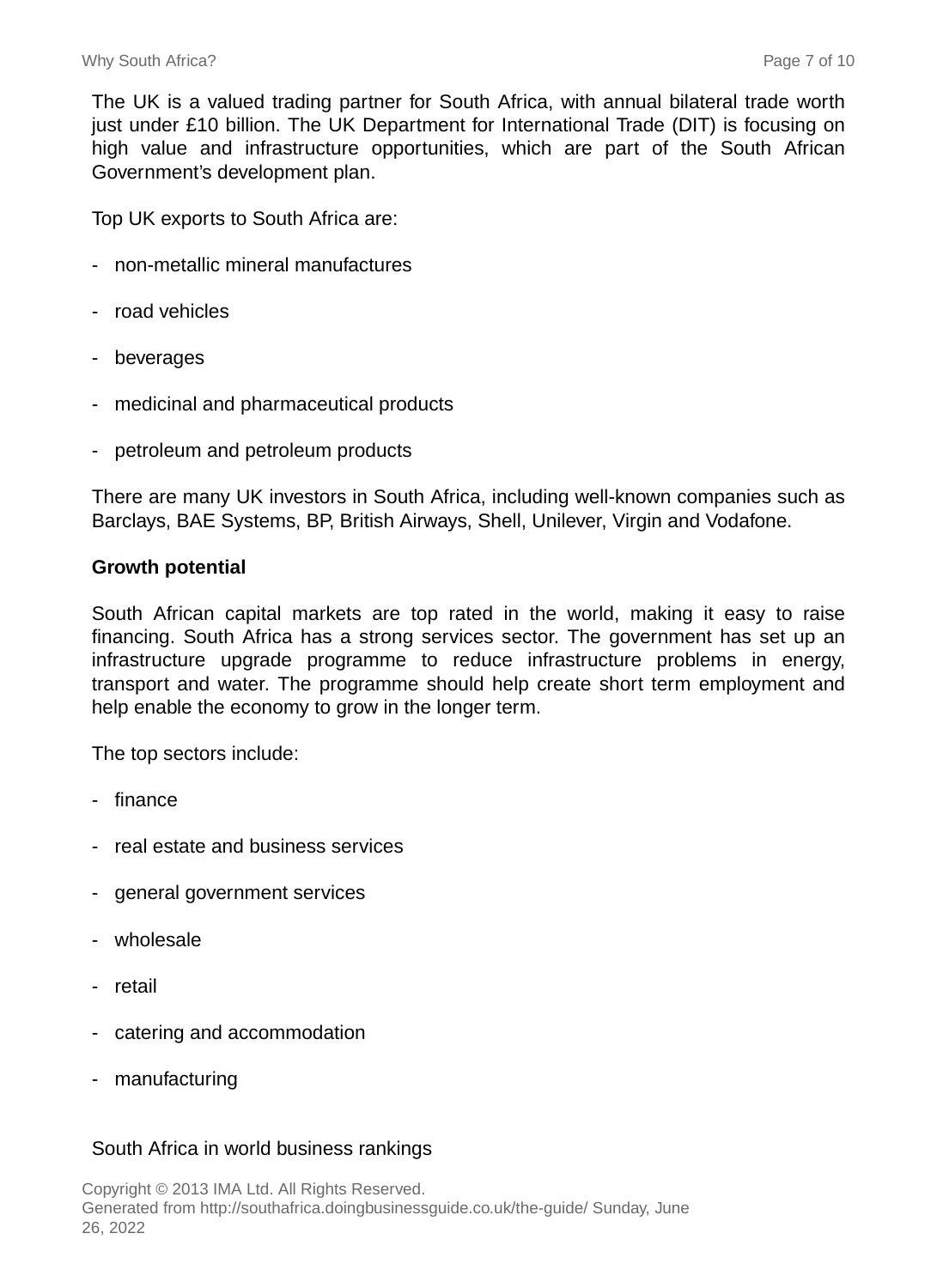In 2016 South Africa was ranked 64th out of 176 countries in Transparency International's latest Corruption Perceptions Index 2016 (the UK ranked 10th): http://www.transparency.org/news/feature/corruption\_perceptions\_index\_2016.

South Africa is ranked 74th out of 190 countries in the World Bank's 2016 Ease of Doing Business index (the UK ranks 7th): http://www.doingbusiness.org/rankings.

The World Economic Forum's Global Competitiveness report 2017-18 ranks South Africa 61st out of 137 (the UK is ranked 8th): http://reports.weforum.org/global-competitiveness-index-2017-2018/countryeconomyprofiles/#economy=ZAF.

Contact a DIT export adviser at: https://www.contactus.trade.gov.uk/enquiry/topic for a free consultation if you are interested in exporting to South Africa.

Contact UK Export Finance (UKEF) about trade finance and insurance cover for UK companies. You can also check the current UKEF cover position for South Africa. See: https://www.gov.uk/guidance/country-cover-policy-and-indicators#south-africa.

[Source – DIT/UKEF/gov.uk]

Sponsored By:

**Financial Institution**



**Shipping & Logistics**



**Law / Legal Services**



# **Audit Tax & Advisory**

Copyright © 2013 IMA Ltd. All Rights Reserved. Generated from http://southafrica.doingbusinessguide.co.uk/the-guide/ Sunday, June 26, 2022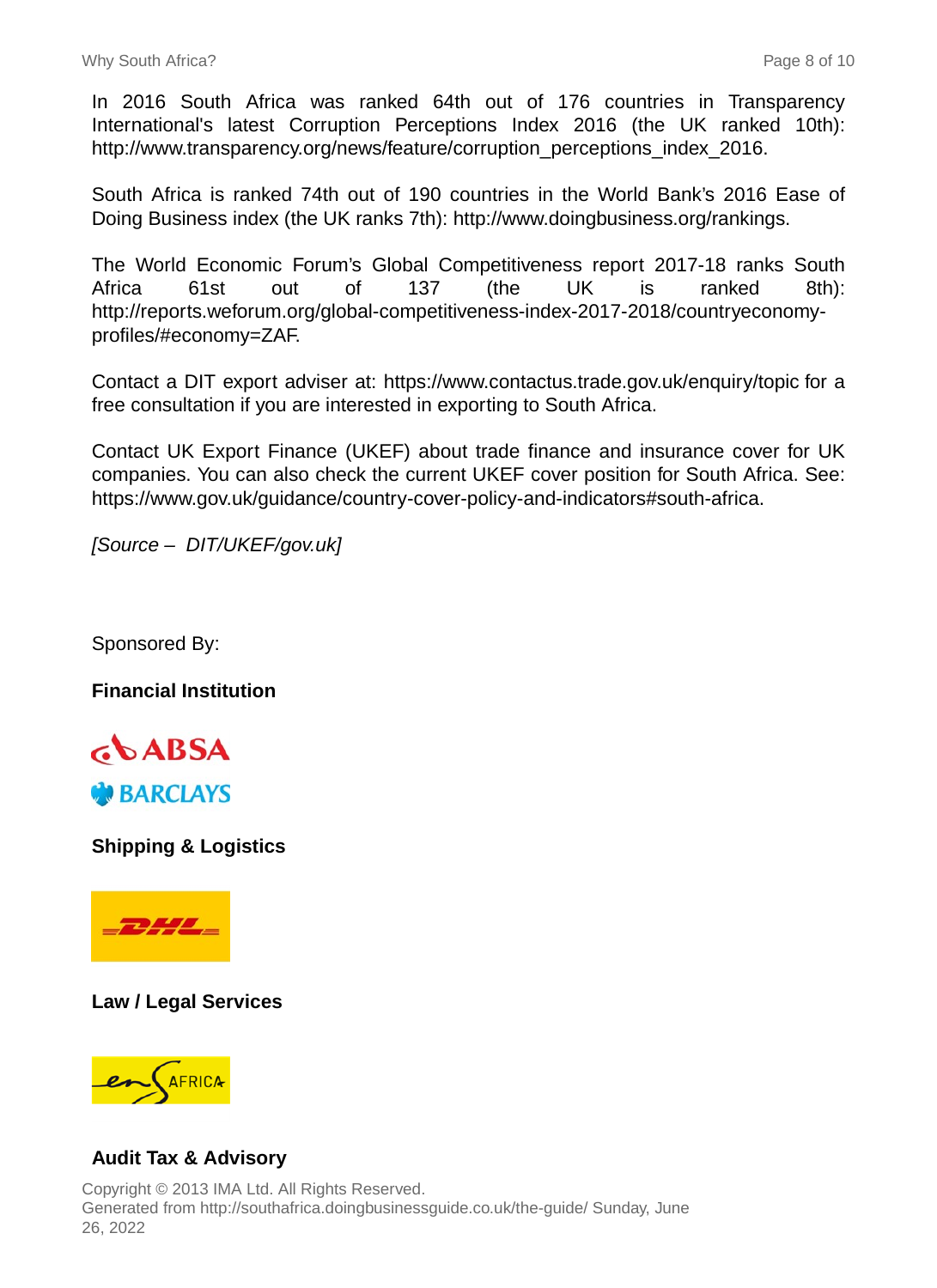

# **Case Study (from a UK based company with proven success in South Africa)**



**Insurance**



**Office Solutions / Office Services**



# **Market Entry / Professional Business Services**



# **Forex / Money Exchange Services**



# **ICT / Telecommunications**



Copyright © 2013 IMA Ltd. All Rights Reserved. Generated from http://southafrica.doingbusinessguide.co.uk/the-guide/ Sunday, June 26, 2022